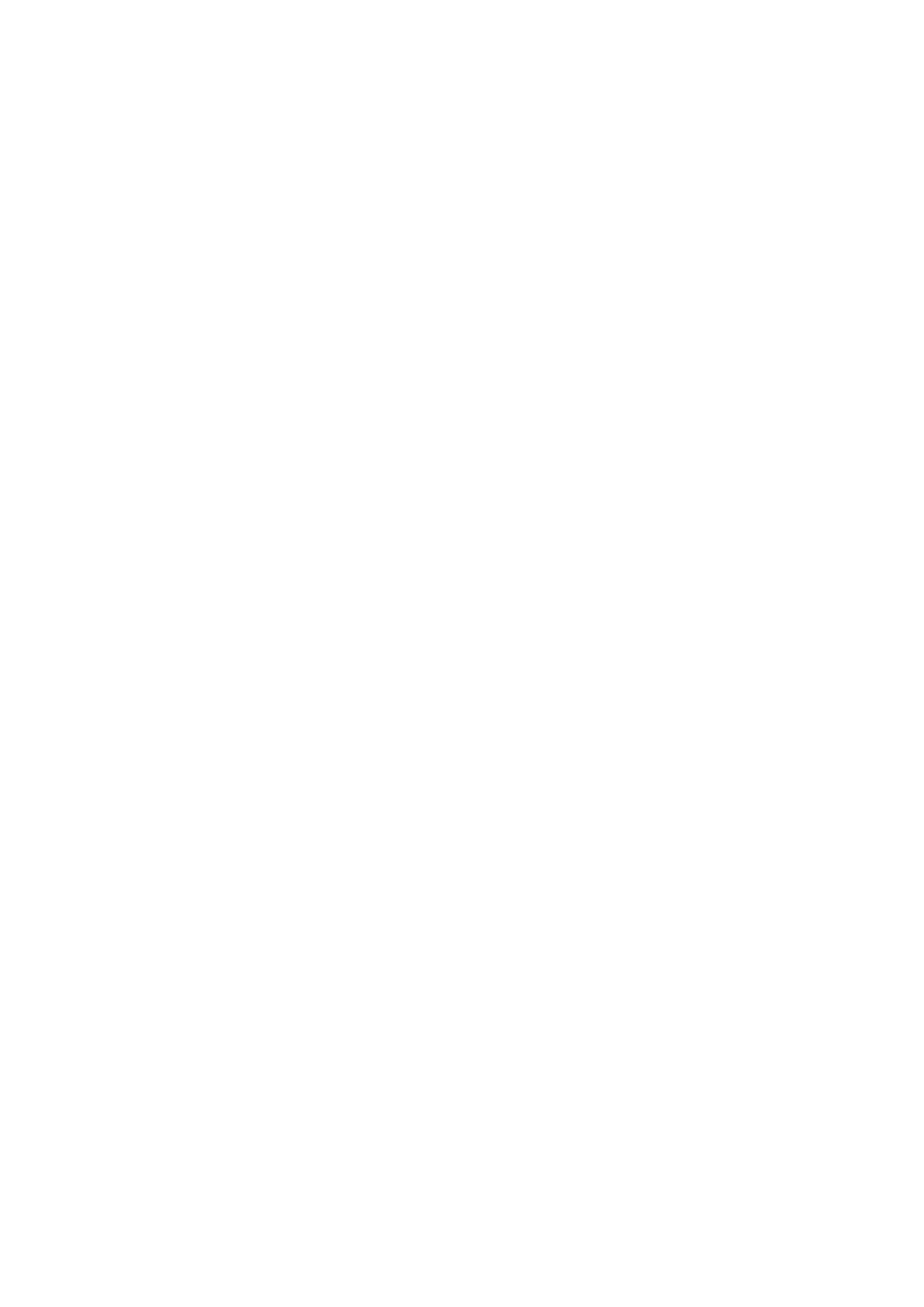# **Table of Contents**

|                |                                                                       | <b>Executive Summary</b>                                                              | i              |  |
|----------------|-----------------------------------------------------------------------|---------------------------------------------------------------------------------------|----------------|--|
| 1              |                                                                       | Introduction                                                                          |                |  |
| $\overline{2}$ | Characteristics of Good Funding Models are Well<br>Established        |                                                                                       |                |  |
|                | 2.1                                                                   | Economic Efficiency                                                                   | $\overline{2}$ |  |
|                | 2.2                                                                   | Administrative Efficiency                                                             | $\overline{2}$ |  |
| 3              | There are Problems with the Current Fire Service Funding<br>Mechanism |                                                                                       |                |  |
|                | 3.1                                                                   | Not everyone who benefits from the NZFS contributes<br>to its funding                 | 5              |  |
|                | 3.2                                                                   | Not everyone who contributes to NZFS funding pays<br>the costs they currently impose  | 5              |  |
|                | 3.3                                                                   | Current cost recovery does not incentivise fire service<br>users to reduce fire risks | 6              |  |
|                | 3.4                                                                   | It is likely that the current system distorts insurance<br>behaviour                  | 7              |  |
| 4              | Potential Improvements to the Funding Model                           |                                                                                       | 8              |  |
|                | Appendices                                                            | <b>Appendix A: Previous Studies of Fire Funding Models</b>                            | 10             |  |
|                | <b>Tables</b>                                                         |                                                                                       |                |  |
|                | <b>Funding System</b>                                                 | Table 4.1: Potential Changes that Might Improve the Current                           | 8              |  |

# **Figures**

| Figure 2.1: Trade-off between Economic and Administrative<br><b>Efficiency in Funding Fire Services</b> | 3 |
|---------------------------------------------------------------------------------------------------------|---|
| Figure 4.2: The Current Funding System is Economically<br>Inefficient                                   | 4 |
| Figure 4.3: Fire Service Levy and Cost Contributions (1996 data)                                        | 6 |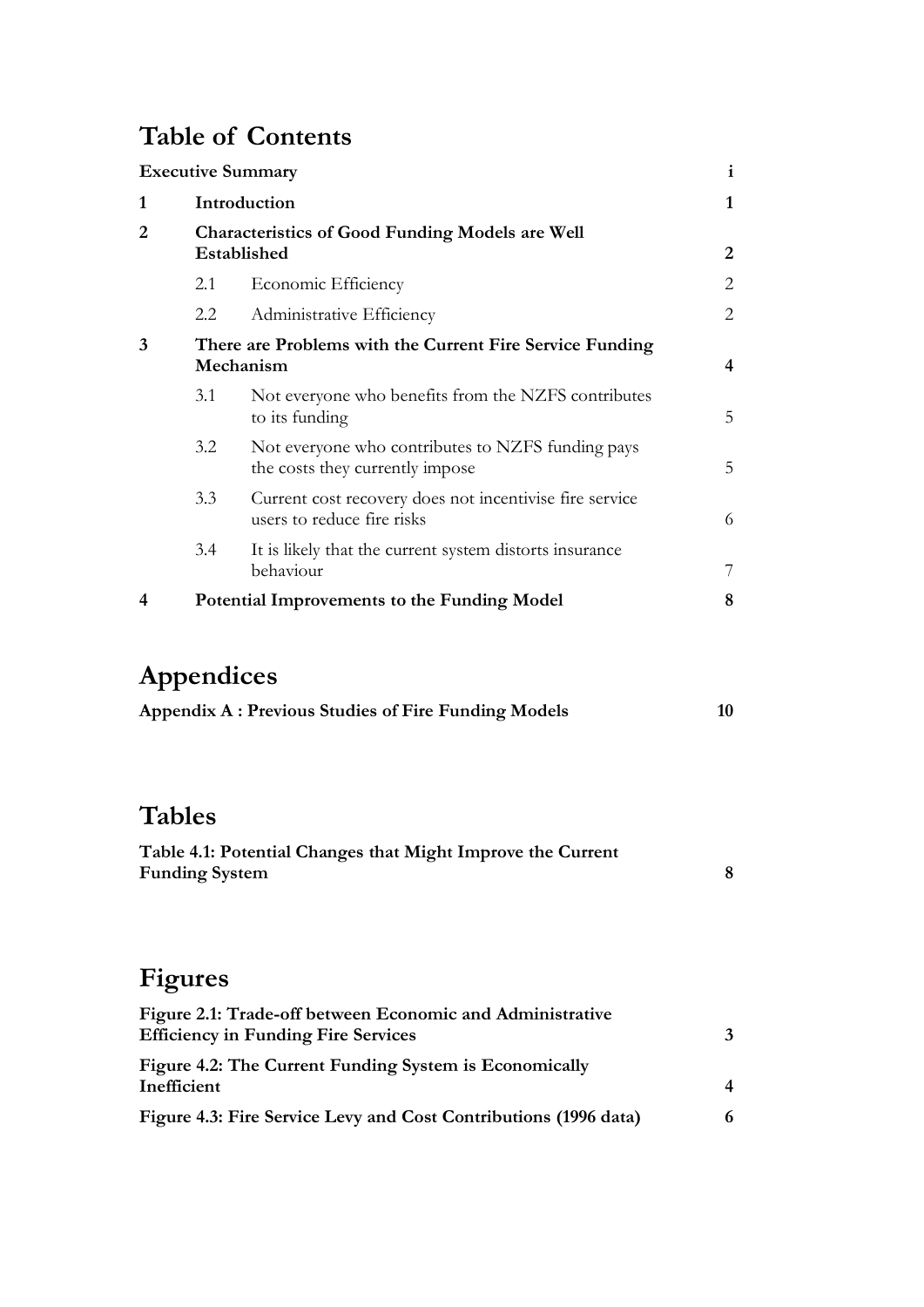### <span id="page-3-0"></span>**Executive Summary**

The collective employment agreement between the New Zealand Professional Firefighters' Union (NZPFU) and the New Zealand Fire Service (NZFS) lapsed in December 2010. Negotiations over a new collective employment agreement have stalled, and Union members began industrial action in August 2011.

The NZPFU asked Castalia to prepare an economic assessment of the current funding model, to understand whether the NZFS might be constrained in its wage negotiating position by an inefficient funding mechanism.

We found that the funding model could be better designed to reflect the value of firefighting services received by New Zealand society:

- We conclude that the funding system should move from an insurance-based model to a property rates and car registration-based system
- This would improve economic efficiency and administrative efficiency by improving incentives to prevent fires, expanding and broadening to a more certain funding base, and leveraging other administrative systems to achieve a low compliance burden
- By targeting those who benefit from fire services to allocate funding contributions, the on-going provision of fire protection and emergency response becomes more efficient and sustainable, and
- This should also improve certainty for future wage negotiations, if indeed the gradual erosion in fire service funding has influenced recent bargain stand-offs and union action.

To ensure the NZFS is sustainable, the funding model needs to change and move away from the current insurance-based funding model—toward a property rates and car registration-based system. This would be more efficient, fairer and less distortionary.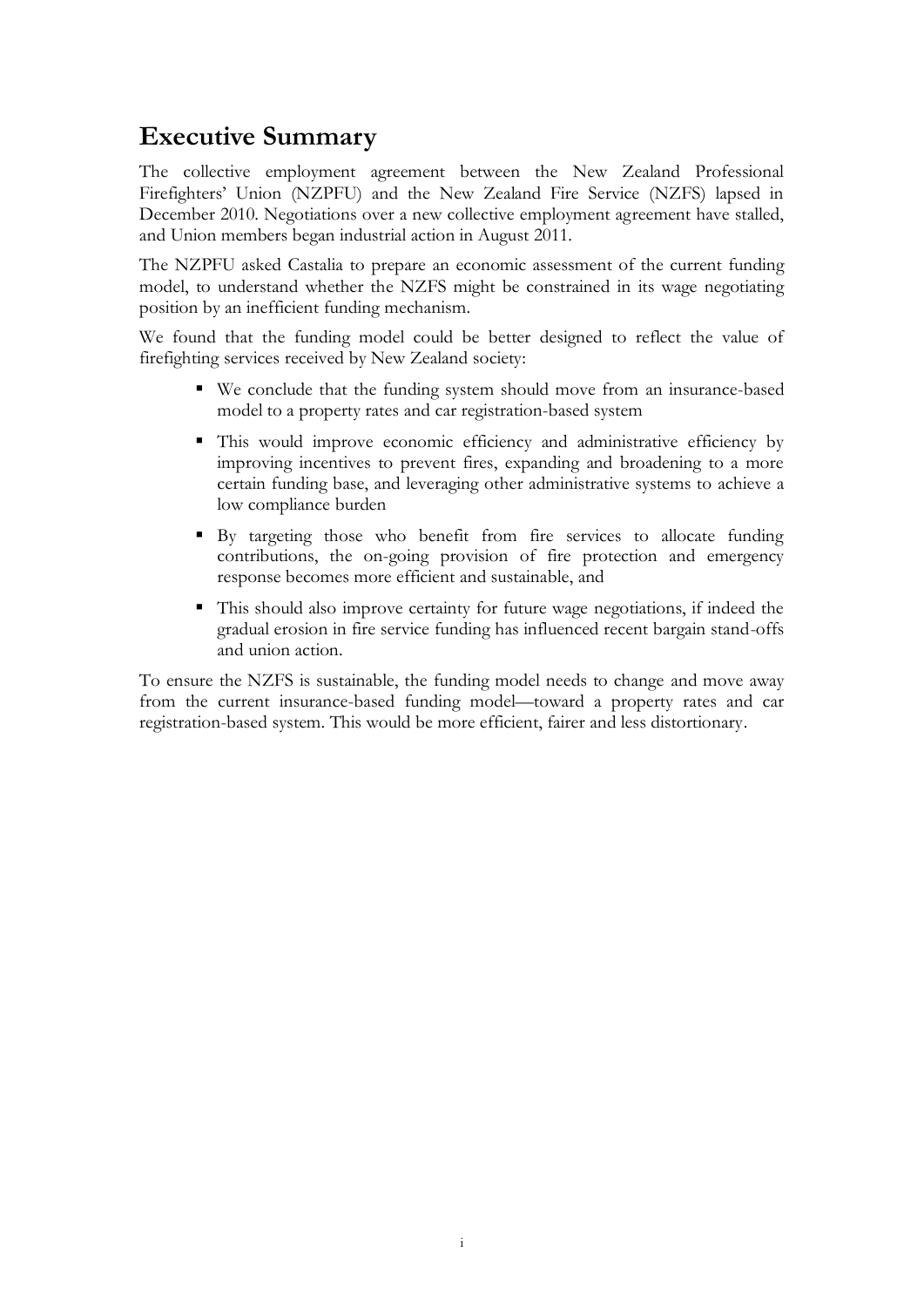### <span id="page-4-0"></span>**1 Introduction**

NZPFU asked Castalia to consider how the current funding model might be improved for the New Zealand Fire Service (NZFS) to pay a "fair and right" wage to professional firefighters.

This report reviews previous investigations and analyses of the current insurance-based levy system. Section Two begins by explaining the features of a 'good' funding model. We first look at what makes good mechanisms for funding publicly provided services, looking at fairness based on who receives benefits and who pays, the theoretical impact on individuals' incentives, and practicality—looking at administrative efficiency.

Section Three reviews previous findings that the current funding system does not achieve key policy objectives, identifying some key deficiencies with the current model.

Section Four concludes by identifying some of the recommendations advanced in the past for reforming the fire service levy system. We also provide detail on previous reviews of the funding model in an Appendix.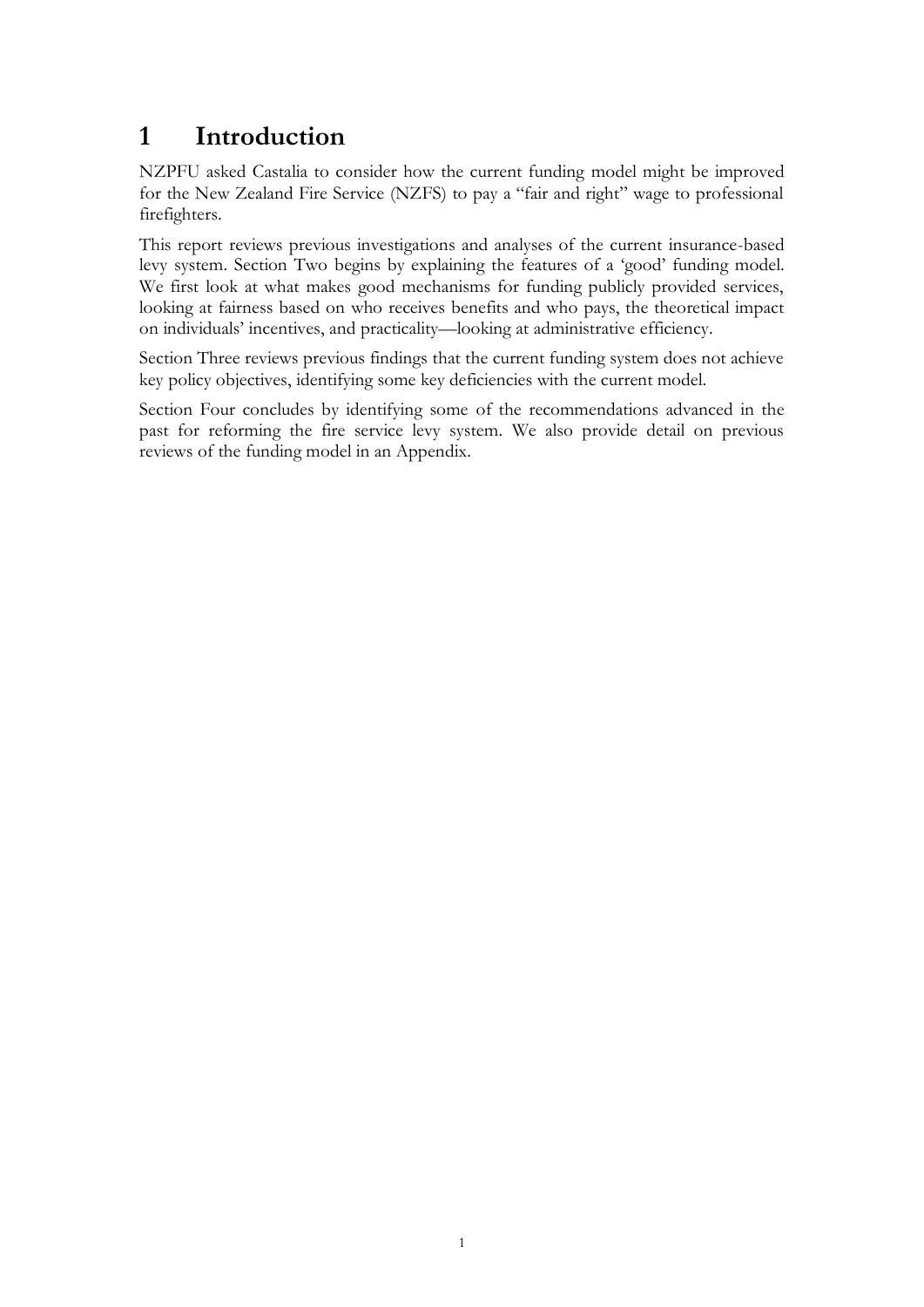### <span id="page-5-0"></span>**2 Characteristics of Good Funding Models are Well Established**

There are two important (and often competing) features of a good funding system: economic efficiency and administrative efficiency.

### <span id="page-5-1"></span>**2.1 Economic Efficiency**

Economic efficiency asks how well the funding system creates price signals to ensure that beneficiaries of firefighting services use this service wisely. Economic efficiency comprises four elements:

- All users pay (no one "free rides" on other people's contributions). If some groups benefit from firefighting services without paying for these services, there is likely to be an inefficiently low level of firefighting services provided
- Each user pays in proportion to the costs of providing the service to them
- All users have an incentive to reduce their risk of needing the fire service. For example:
	- Homeowners have an incentive to reduce their risk of fire: houses that have sprinkler systems or have used fire retardant building materials have a lower fire risk—and a lower expected cost of providing firefighting services to them. To encourage homeowners to take fire prevention measures, these measures could attract a discounted levy to reflect the lower fire risk
	- Car owners have an incentive to reduce their risk of injury in an accident: newer cars are more likely to have airbags and a crumple design that protects occupants and reduces reliance on fire fighters in the rescue process. To further encourage car owners to reduce their risk of injury in an accident, newer cars could attract a discounted levy to reflect lower risk of needing firefighters to rescue them
- The funding system should not distort behaviour in any other markets.

#### <span id="page-5-2"></span>**2.2 Administrative Efficiency**

Administrative efficiency asks how costly it is to determine the appropriate price and make sure that parties pay accordingly.

An optimal funding system would balance administrative efficiency with economic efficiency. As the number of 'price points' representing user categories (posing different levels of risk) increases, economic efficiency improves, as prices can be more closely matched with the risk of fire and the cost of providing mitigation or prevention services.

However as the number of price points increases, the cost of administering the funding model also increases. For example, although it is economically efficient to offer discounts for houses with sprinklers; it may be administratively inefficient as it is costly and time consuming to determine whether each house in New Zealand has a working sprinkler system. This trade-off between economic and administrate efficiency is summarised in [Figure 2.1](#page-6-0) below.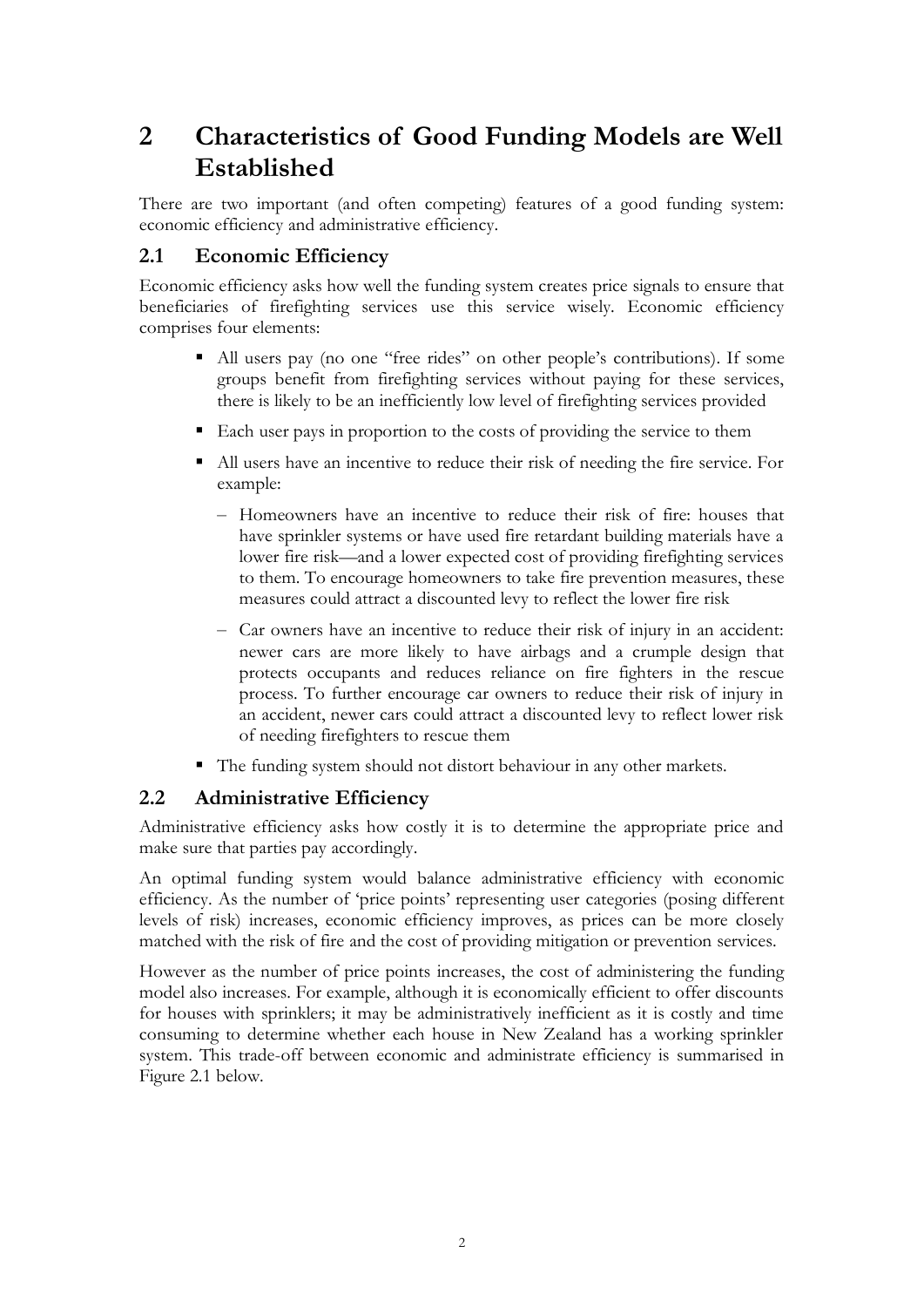#### <span id="page-6-0"></span>**Figure 2.1: Trade-off between Economic and Administrative Efficiency in Funding Fire Services**

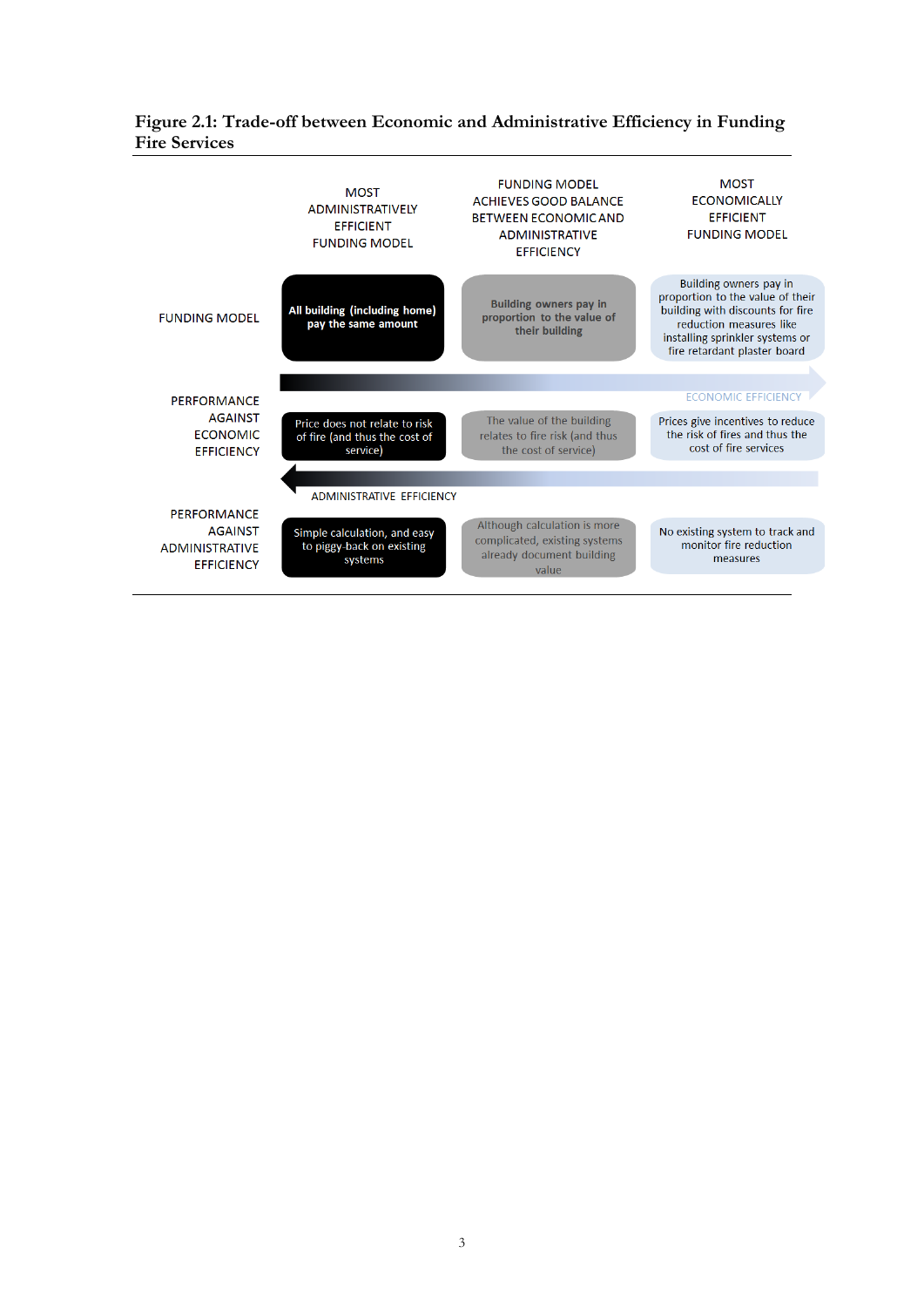### <span id="page-7-0"></span>**3 There are Problems with the Current Fire Service Funding Mechanism**

Before presenting potential modifications and recommendations from previous reviews, we identify a few problems with the current funding system.

The current funding system is based on a levy on home, contents and car insurance.

- Insured commercial properties (buildings and building contents) are charged \$0.73 for every \$100 of insured indemnity value, to a limit of the property's indemnity value
- Insured private houses are also charged \$0.73 per \$100 of insured indemnity value; however the maximum payment is \$73 a year (or up to \$100,000 of insured value)
- Insured personal contents are also charged \$0.73 per \$100 of insured indemnity value; however the maximum payment is \$14.60 (or up to \$20,000 of insured value)
- Insured motor vehicles (excluding those vehicles that only have third party insurance) weighing less than 3.5 tonnes pay a flat fee of \$5.84.

This system is reasonably administratively efficient, as it leverages current insurance premium collection systems—since the point of obligation is a small number of insurance companies with established systems, there are relatively low compliance costs.

However, the current system does not meet any of the four criteria of economic efficiency listed above. In an economically efficient system, everyone who benefits from the NZFS should contribute to funding the service, by paying the costs they currently impose in relation to the risk of fire. In other words, all the circles in [Figure 3.1](#page-7-1) would be the same size.



#### <span id="page-7-1"></span>**Figure 3.1: The Current Funding System is Economically Inefficient**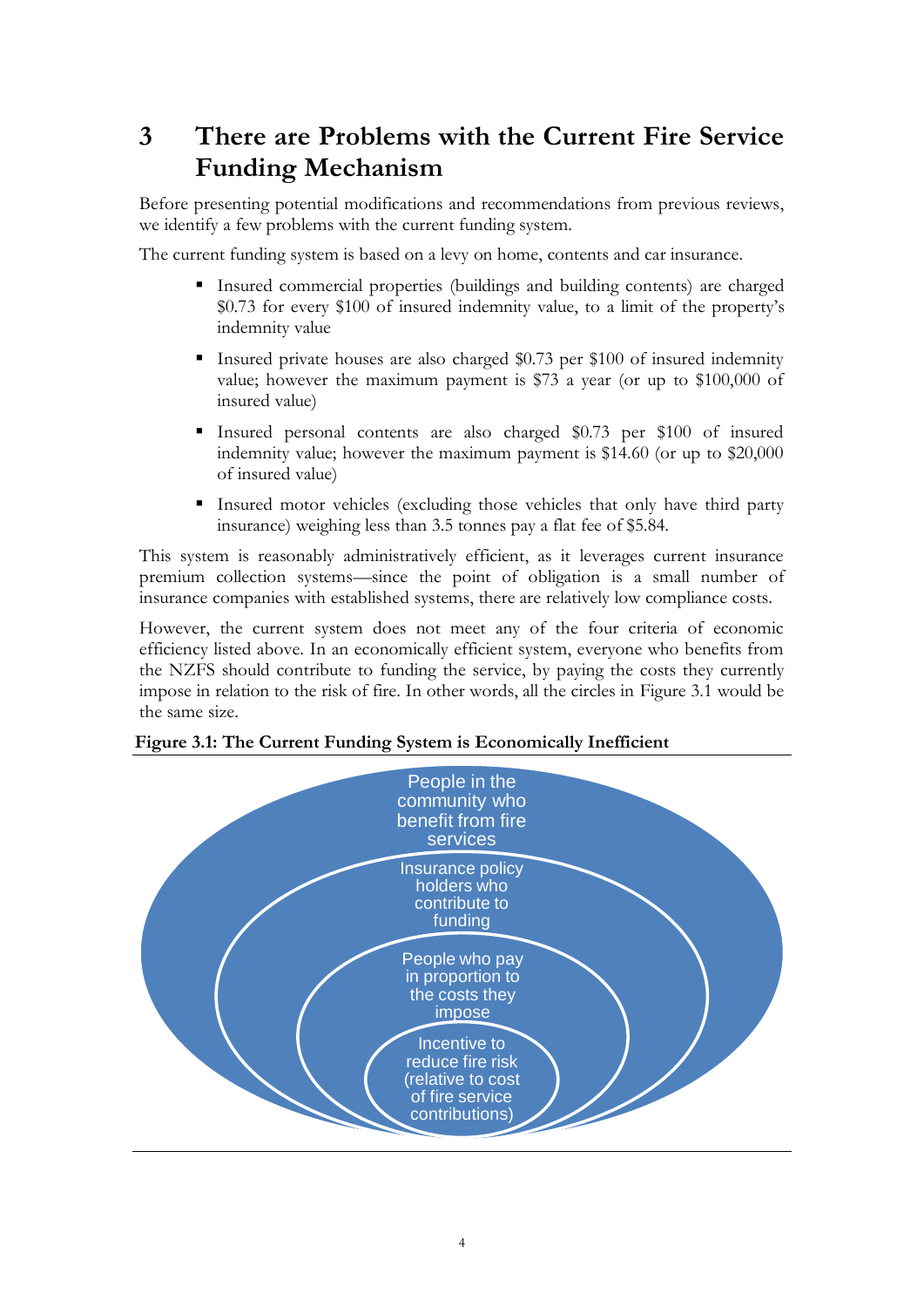### <span id="page-8-0"></span>**3.1 Not everyone who benefits from the NZFS contributes to its funding**

There are two groups of people who currently benefit from fire services without contributing to the funding of the NZFS:

- **Those within the targeted house, contents and car insurance funding base who are underinsured or uninsured.** 6.8 percent of New Zealanders who own cars have no car insurance, another 13 percent only have third party cover.<sup>1</sup> 78 percent of New Zealand's commercial buildings are underinsured2. Owners of property portfolios can insure up to the value of their most expensive property on the assumption that they are unlikely to ever claim for more than one property ("first loss" insurance)
- **Those outside the targeted insurance funding base.** The current funding base only targets house, contents and car insurance. However the role of firefighters has extended beyond traditional firefighting and into areas that have effects beyond property and car owners. For example, firefighters help with urban search and rescue and with civil defence roles outside of people's homes and cars, including maintaining public services and rescuing people from floods. Firefighters attend hazardous emergencies that affect our environment and our safety outside of our homes and our cars.

### <span id="page-8-1"></span>**3.2 Not everyone who contributes to NZFS funding pays the costs they currently impose**

A 1996 study found that under the current levy system, those who are levied do not necessarily contribute in proportion to the fire risks they pose (see [Figure 3.2\)](#page-9-1). 3

The costs of protecting commercial building owners each year made up 55 percent of the NZFS total cost, yet commercial building owners only contributed 40 percent of the NZFS total funding needs. Motor vehicles also contribute less to funding than they contribute to fire service costs. Domestic homes cover all their costs and the remaining costs from commercial building owners and motor vehicles.

 $\overline{a}$ <sup>1</sup> [http://www.transport.govt.nz/ourwork/Land/Documents/Vehicle\\_insurance\\_in\\_New\\_Zealand.pdf](http://www.transport.govt.nz/ourwork/Land/Documents/Vehicle_insurance_in_New_Zealand.pdf)

<sup>2</sup> <http://www.icnz.org.nz/downloads/seminar08-pryde.pdf>

<sup>3</sup> Coopers and Lybrand (1996) *Property Based Funding Scheme for the New Zealand Fire Service,* New Zealand Fire Service, Insurance Council of New Zealand, and Valuation New Zealand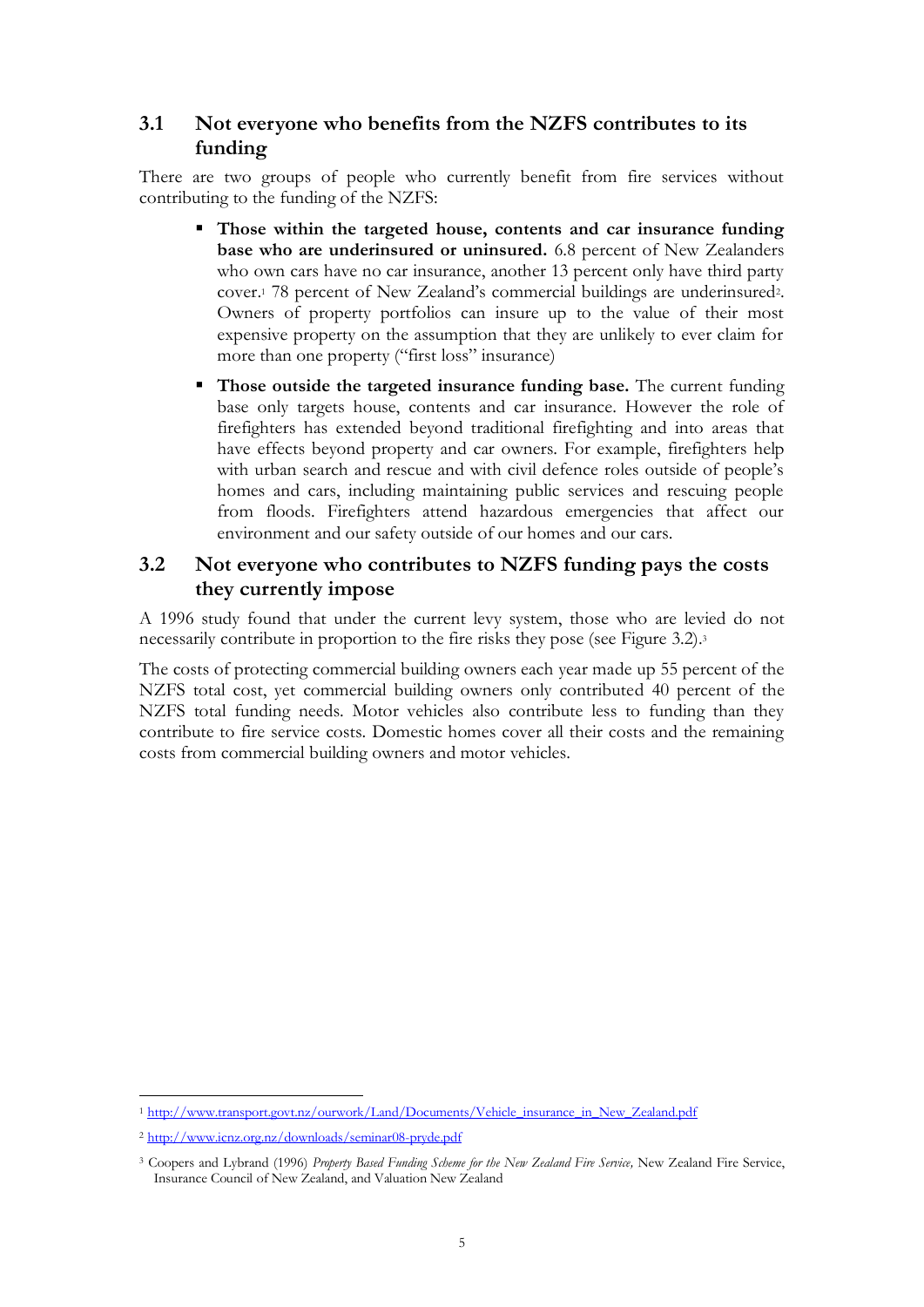

<span id="page-9-1"></span>**Figure 3.2: Fire Service Levy and Cost Contributions (1996 data)**

We have not updated this information, but there is likely to still be a disparity in benefits and costs. This is because:

- Using indemnity value rather than replacement value for building insurance, meaning some commercial buildings are effectively underinsured
- Excluding car owners who only have third-party insurance but who share roads with other users. Road users with only third-party insurance are likely to have older and less valuable cars, which may be more likely to require emergency assistance (e.g. for safe extrication of occupants) in the event of a crash than newer, safer cars that are fully insured, and
- The cap on insured value means that a \$1,000,000 house pays the same insurance levy (\$73) as house that is insured at \$100,000—despite the million dollar home likely being larger, more valuable, and potentially in a harder-toreach location than the \$100,000 home (and thus posing a large cost of delivering fire services).

#### <span id="page-9-0"></span>**3.3 Current cost recovery does not incentivise fire service users to reduce fire risks**

Even if the owner of an old wooden house is fully insured and pays fully in proportion to their current fire risk or potential for property loss, they may have weak incentives to reduce that risk further. There is no mechanism in the current fire service levy to ensure individuals' incentives are based on the relative risks they pose and the likely costs of responding to fires.

There are a number of measures to decrease risk to a wooden house, including installing smoke alarms, sprinkler systems or replacing internal jibbing with fire retardant plaster board when refurbishing. Many of these actions can result in lower premiums if notified and proven to insurance companies' satisfaction, just as a car ordinarily stored in a garage can attract an insurance discount to an identical car parked on a street.

Source: Coopers and Lybrand (1996) *Property Based Funding Scheme for the New Zealand Fire Service*, New Zealand Fire Service, Insurance Council of New Zealand, and Valuation New Zealand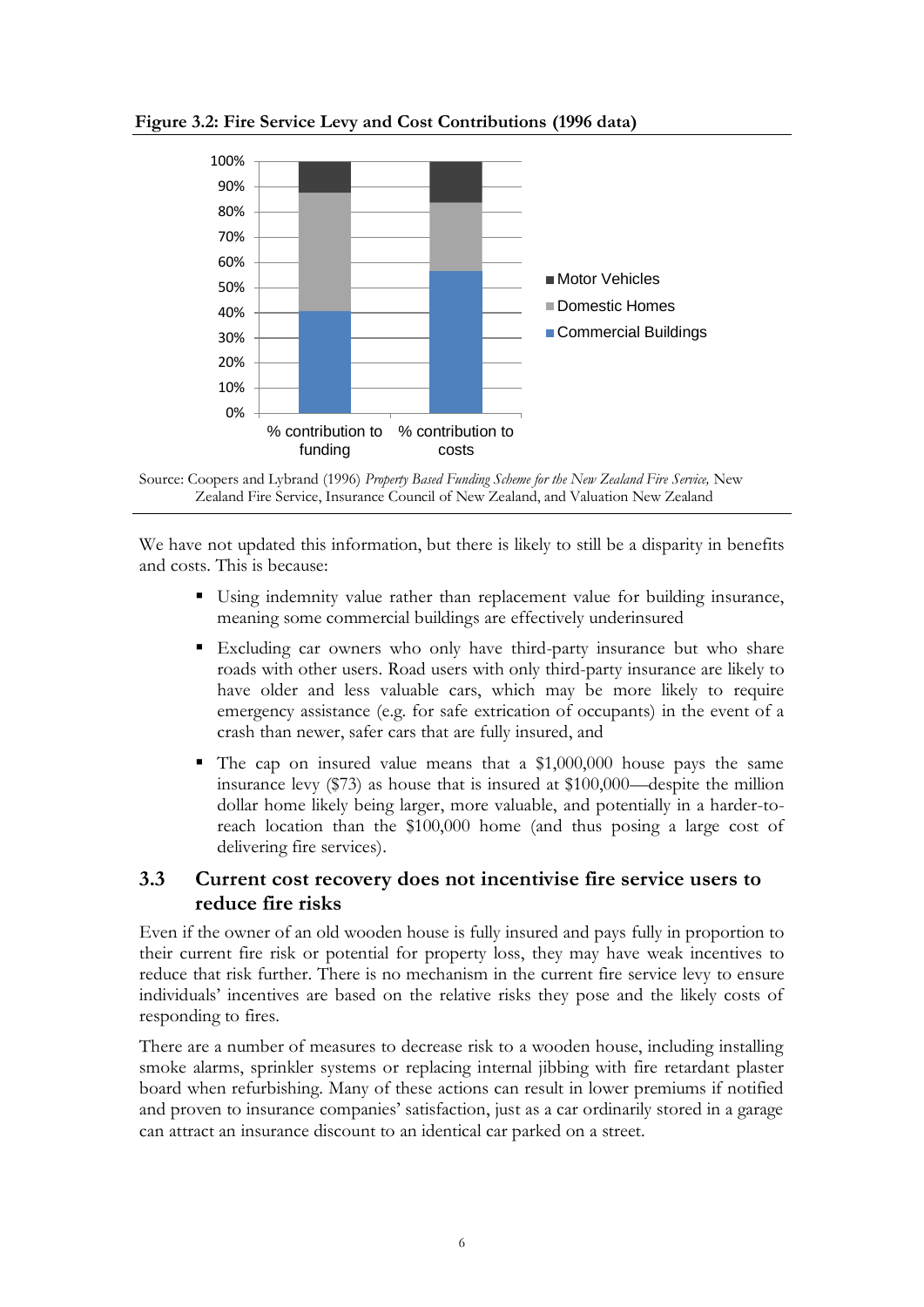#### <span id="page-10-0"></span>**3.4 It is likely that the current system distorts insurance behaviour**

Levying the fire service charge on insurance increases the price of insurance. When prices increase, some people may be less likely to buy insurance, or are less likely to fully insure their home, contents or car.

Studies in Australia show that a fire service levy on insurance reduces the rate of insurance—certain parts of Australia removed fire service levies on insurance and observed an increase in the rate of insurance. A Working Paper by Australian National University in 2008 estimated that removing the fire service levy would result in a 70 percent reduction in uninsured households in New South Wales, and a 50 percent reduction in the number of uninsured households in Victoria.<sup>4</sup>

Previous reports into NZFS funding models have identified distorted insurance behaviour as one of the main problems with the current funding model. For example, in a submission on "New Fire Legislation" proposed by the Department of Internal Affairs in 2006, the Insurance Council said that it "could not support the newly proposed Fire and Rescue Service funding system that would see continued taxation on insurance policies, which negatively impacts on the affordability and take-up of insurance in New Zealand". For more details on this review, see **Error! Reference source not found.**.

 $\overline{a}$ 

<sup>4</sup> Barker and Tooth (2008) *Insurance Law and Economics: An Analysis of the Demand for House and Contents Insurance in Australia*, ANU Centre for Law and Economics, Working Paper No. 1, available online at: [http://law.anu.edu.au/cle/Papers/Insurance\\_Demand\\_Home&Contents\\_Fina.pdf](http://law.anu.edu.au/cle/Papers/Insurance_Demand_Home&Contents_Fina.pdf) (last accessed 30 March 2012).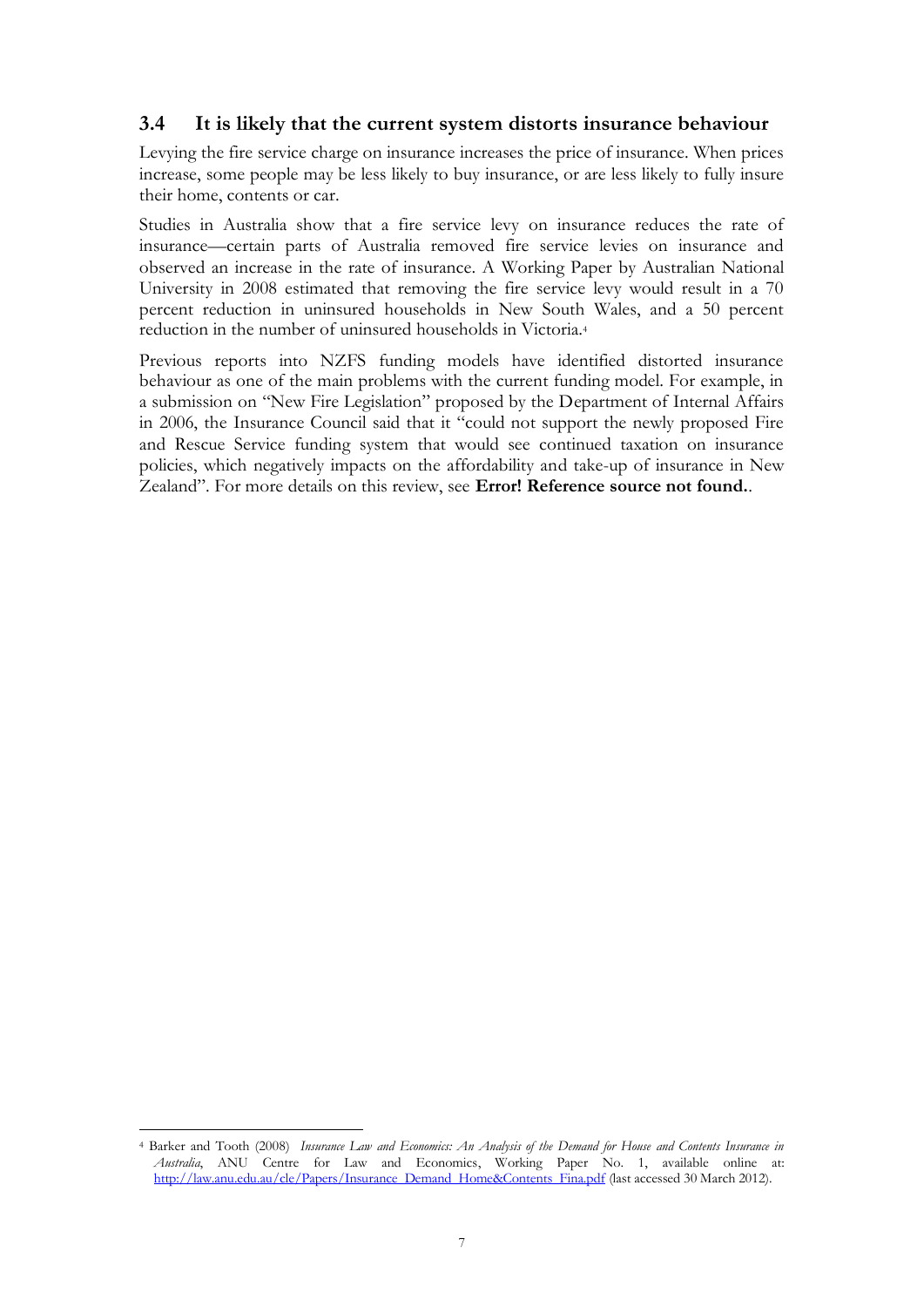### <span id="page-11-0"></span>**4 Potential Improvements to the Funding Model**

There is a general consensus that the current funding model is flawed, and several suggestions of potential changes that would improve economic efficiency with little loss in administrative efficiency (see Appendix A on past studies on the New Zealand fire funding model).

There is also consensus on the need to move away from an insurance-based model and the need to levy a compulsory charge on all motor vehicle owners—the major feedback from a Department of Internal Affairs report on Fire Legislation in 2007.

The most economically efficient funding model would be to impose a levy on all home owners and motor vehicle owners. The most administratively efficient way to collect these payments would leverage existing levy collection systems with broad coverage—for instance local council property rates and vehicle registrations.

Table 4.1 explains how each of the four facets of economic efficiency could be improved under this system, for little loss in administrative efficiency.

| Gain in<br>Economic<br>Efficiency                                                | <b>Potential Change</b>                                                                                                                                                                                                                                                                                                                                                                                                                                                                                                                                                                | Loss in Administrative<br>Efficiency                                                                                                                                  |  |  |
|----------------------------------------------------------------------------------|----------------------------------------------------------------------------------------------------------------------------------------------------------------------------------------------------------------------------------------------------------------------------------------------------------------------------------------------------------------------------------------------------------------------------------------------------------------------------------------------------------------------------------------------------------------------------------------|-----------------------------------------------------------------------------------------------------------------------------------------------------------------------|--|--|
| The payment<br>system should not<br>distort price<br>signals in other<br>markets | A levy could be paid directly by beneficiaries (home<br>and motor vehicle owners) through residential rates<br>and car registrations.                                                                                                                                                                                                                                                                                                                                                                                                                                                  | Could leverage NZTA vehicle<br>registrations and local council rates<br>systems, meaning little<br>administrative burden after a<br>potentially expensive transition. |  |  |
| Everyone who<br>benefits from the<br>service should pay                          | The largest group of beneficiaries who currently do<br>not pay is uninsured property owners. To overcome<br>this, the fire service could be funded through all<br>property owners and car owners, not just insured<br>property owners and car owners.                                                                                                                                                                                                                                                                                                                                  | Could leverage NZTA vehicle<br>registrations and local council rates<br>systems, meaning little<br>administrative burden after a<br>potentially expensive transition. |  |  |
| Everyone should<br>pay in proportion<br>to the costs and<br>risks they impose    | If the insurance-based funding system is retained,<br>three loopholes could be closed:<br>The cap on insured value could be revised<br>п<br>upwards<br>Use of indemnity value could be changed to<br>п<br>replacement value<br>Property portfolio owners could be refused the<br>п<br>ability to use 'first loss' insurance strategies to<br>avoid the fire service levy<br>If the insurance-based model was retained, the need<br>for levy caps should at least be reviewed, as well as<br>the method for determining property values and<br>dealing with larger property portfolios. | Closing loopholes would require<br>careful research with updated<br>information, but would incur little<br>administrative costs after<br>transition.                  |  |  |
| Incentives for risk<br>reduction should<br>remain or be<br>strengthened          | Careful analysis would be needed to determine which fire risk reduction measures would<br>be practical to administer:<br>How can working sprinklers and use of fire retardant materials be verified in a cost<br>٠<br>effective manner?<br>Can a large enough levy discount be formulated to give homeowners an incentive to<br>в<br>invest in more risk reducing measures?                                                                                                                                                                                                            |                                                                                                                                                                       |  |  |

<span id="page-11-1"></span>

| Table 4.1: Potential Changes that Might Improve the Current Funding System |  |  |
|----------------------------------------------------------------------------|--|--|
|                                                                            |  |  |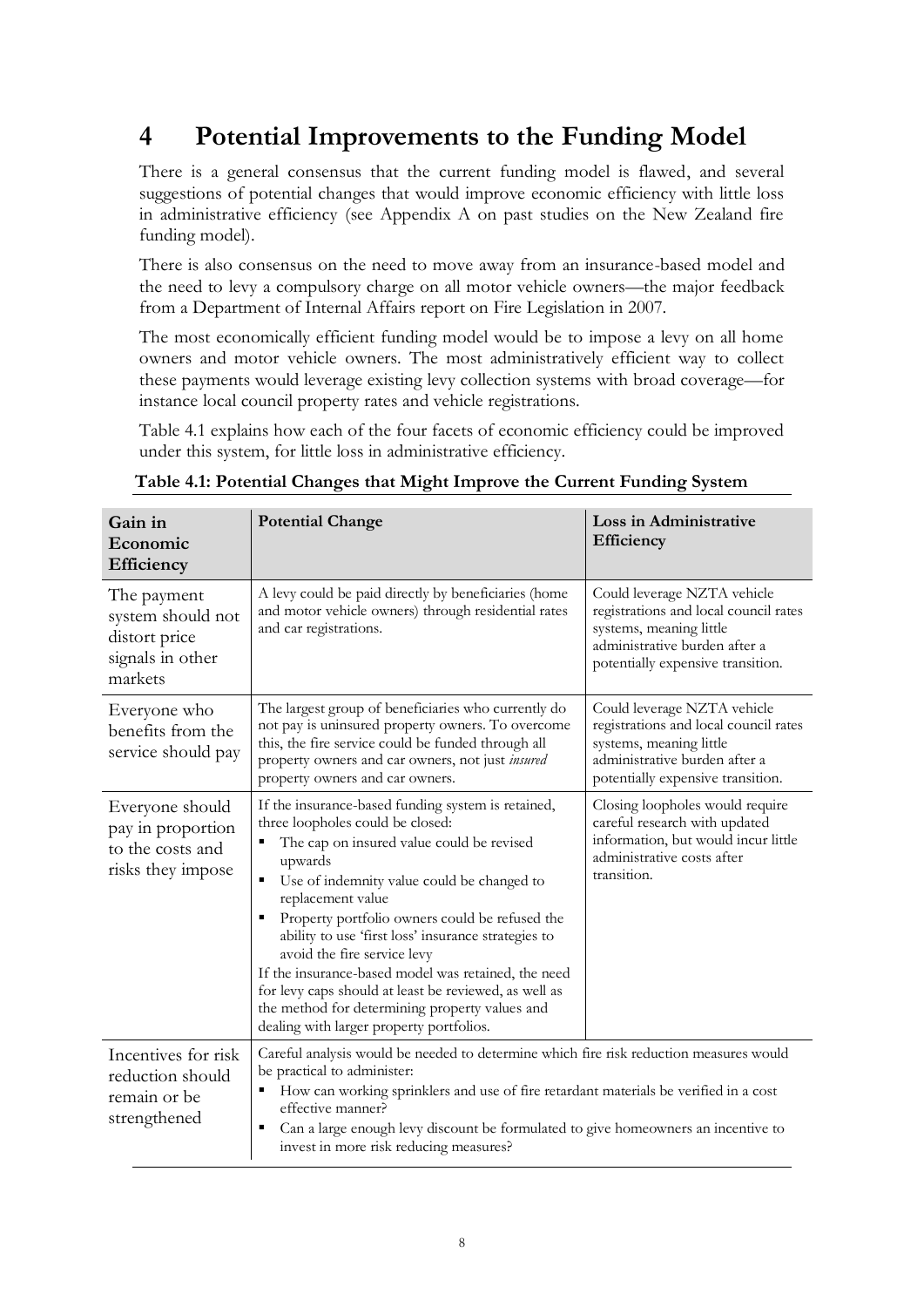Several stakeholders have been pushing for a property-based funding system for many years (see **Error! Reference source not found.**). Such a system would overcome many problems in the current funding model, increasing economic efficiency, with little cost to administrative efficiency. A property-based funding system would be more stable, fairer, more efficient and less distortionary than the current insurance-based system. Four Australian States have largely replaced fire insurance levies with property-based levies in the past 25 years.<sup>5</sup>

A transition away from an insurance-based system to a more efficient system is likely to require:

- Calculating appropriate charges for homeowners, motor vehicle owners and commercial building owners. This means deciding whether the charges should be a set percentage of residential rates for property, and a set proportion of the licencing fee for motor vehicles; or whether a separate calculation that is more closely related to the fire risk is needed.
- Designing an efficient payment collection system to leverage local Councils' rates systems and the New Zealand Transport Agency's vehicle registration system

If not done efficiently and fairly, this transition could provoke opposition from local authorities already tasked with recovering costs for other publicly provided services via rates. Alternatively, leveraging the rate collection mechanism could open the NZFS's national-level resourcing decisions to scrutiny, for instance if local-body politicians seek democratic mandates to demand greater firefighting effort in their regions.

Nevertheless, it appears that very few interested parties support the current funding model. Australian states have been moving towards property-based funding systems, and domestically there is a lot of support for this move. Moving to a system where all home owners contribute via their residential rates, and where all car owners contribute through their vehicle registration is fairer, more efficient, and less distortionary than retaining a widely discredited insurance-based funding model.

It is possible that limited funding has constrained the NZFS's ability or willingness to remunerate firefighters. If true, reform of the funding model provides an opportunity to increase overall levels of funding and put it on a more sustainable footing.

For efficiency purposes, such a change would also establish a closer link between:

- a) The economic value created by firefighters (particularly in terms of preventing property damage from fire), and
- b) The funding received from beneficiaries of fire services.

 $\overline{a}$ 

<sup>5</sup> Victorian Bushfires Royal Commission (2009) *The Fire Service Levy and Insurance: Discussion Paper*, available online at: <http://www.royalcommission.vic.gov.au/Discussion-Paper> (last accessed 30 March 2012).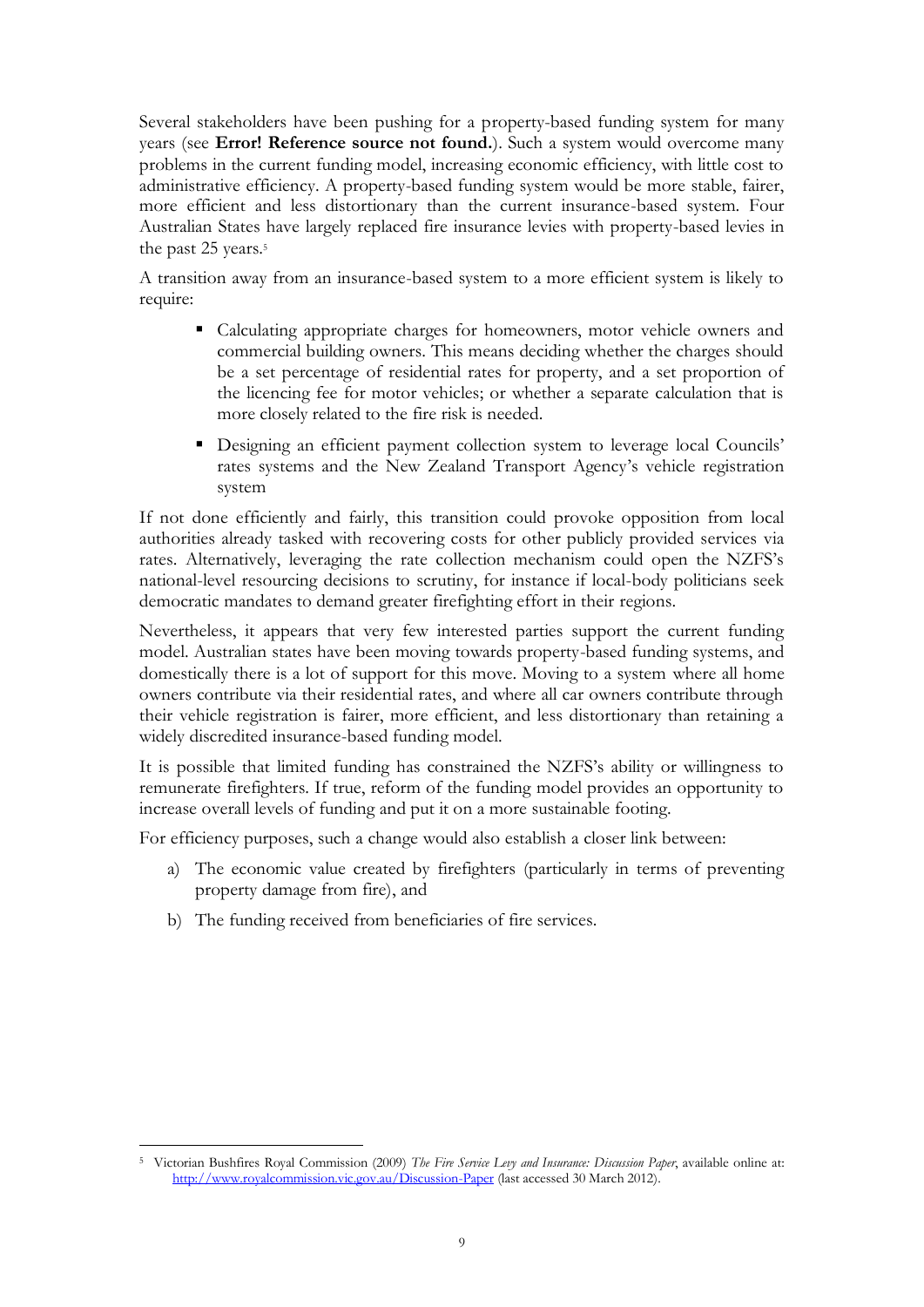### <span id="page-13-0"></span>**Appendix A: Previous Studies of Fire Funding Models**

Prior to 1975, the New Zealand Fire Service (NZFS) was funded through a mix of tax payer funding, insurance companies and local authorities. The Fire Service Act 1975 introduced an insurance levy to fund fire services.

There have been a number of important studies into the NZFS funding model. The two major reviews were:

- **"Property Based Funding Scheme for the New Zealand Fire Service" (1996).** Twenty years after the insurance levy was first introduced, sector stakeholders including the Insurance Council of New Zealand, Valuation New Zealand and the NZFS commissioned consulting firm, Coopers & Lybrand to examine the problems with the insurance-based levy, and the benefits of a property-based funding scheme.
- **"New Fire Legislation – A framework for New Zealand's fire and rescue services and their funding" (2007).** In 2004 the Ministry of Internal Affairs began a review of fire service legislation, including the funding model. This review and consultation process culminated in a 2007 proposal for a new funding model that was not well reviewed in the consultation process.

#### **1996 Proposal for a Property Based Funding Scheme for the New Zealand Fire Service**

By the mid-1990s, various stakeholders were starting to question the logic of an insurance-based funding system. In 1995 both the Business Round Table and the Insurance Council of New Zealand released reports that were critical of the insurancebased schemed. The following year, a group of stakeholders including the NZFS, the Insurance Council, and Valuation New Zealand commissioned a report by Coopers & Lybrand to diagnose problems with the insurance-based funding system and recommend changes.

Specifically, the report presented the merits of moving from the insurance-based system to a property-based system: instead of only insured homeowners contributing to the fire service, all property owners would contribute. The report recommended four main changes to the funding system:

- A compulsory charge on all property owners
- Charges for various categories of customer, bearing some relationship to the cost of service provision (on a collective basis) and including a discount for preventative measures (on an individual basis)
- Levying the charge directly using an established and transparent billing and collection system
- A compulsory charge attached to motor vehicle registrations, or possibly collected as part of a fuel tax

The report highlighted seven main advantages of this alternative funding system:

- Greater equity through a broadening of the revenue base
- Great transparency of costs to the customers of the NZFS
- A closer alignment of charges, costs and service delivery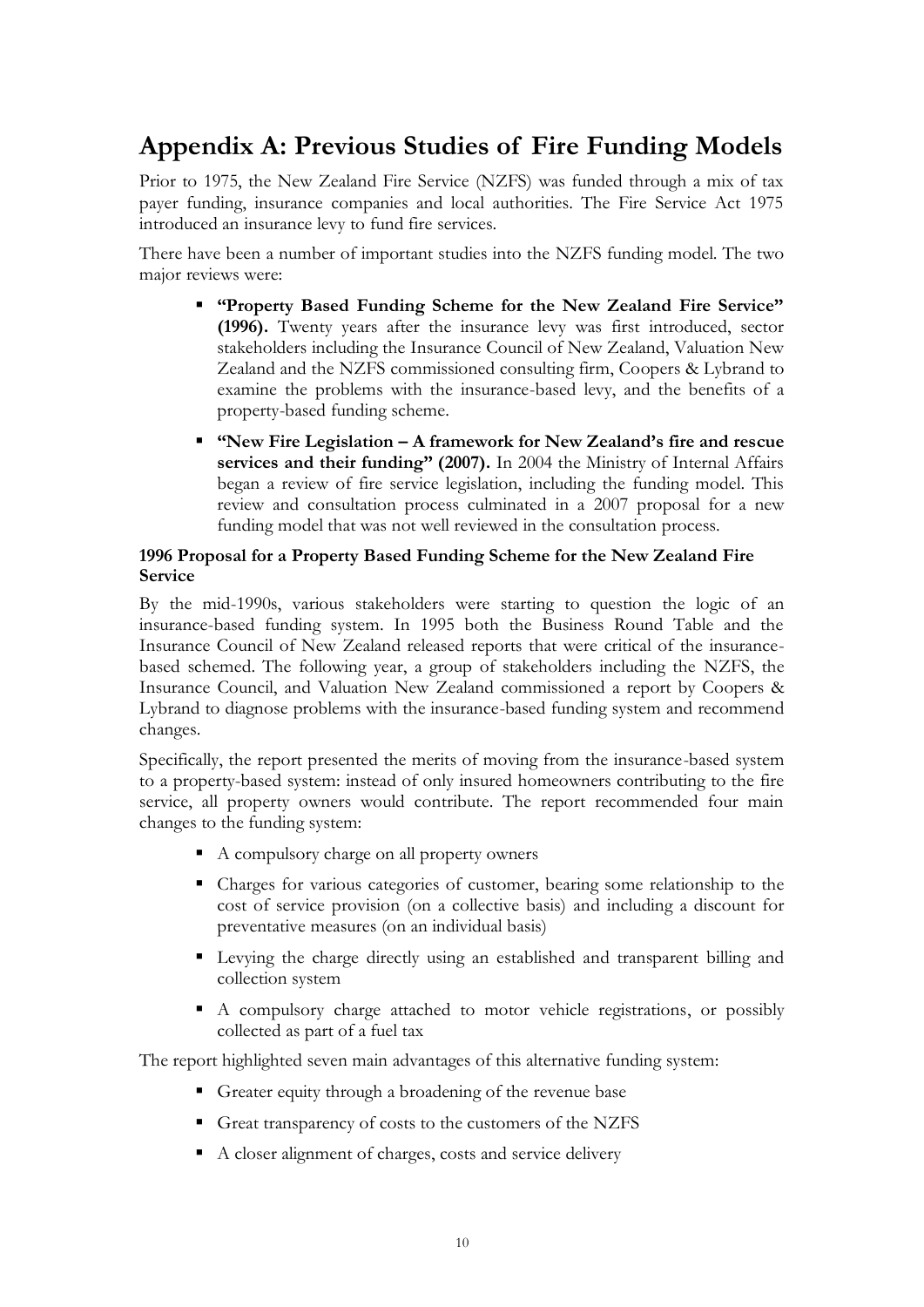- Charges difficult to be legally avoided, as they can be at present by not or underinsuring
- Charges attach to property structures which represent a range of risks and services received, rather than fire insurance which has 'moral hazard' incentive problems
- Increased and more economically-aligned incentives for customers to invest in suppression and prevention technology, and
- Greater accountability on the NZFS via a direct relationship with customers.

#### **2007: "New Fire Legislation – A framework for New Zealand's fire and rescue services and their funding"**

In 2004, eight years after the release of the Coopers and Lybrand report recommending the replacement of the insurance-based funding system with a property-based system, the Department of Internal Affairs commenced a formal review. This aimed to ensure:

- Firefighters had a mandate to carry out the work they currently perform, and
- A property-based system would be used to fund fire and rescue services.

The 2005 elections interrupted the review process and resulted in a new consultation process in 2006. The subsequent discussion document no longer offered a propertybased funding scheme, but instead proposed new legislation retaining an insurance-based funding model—but with a broadened base. The three major changes were:

- Replacing insured indemnity value with insurance *replacement* value
- Including previously exempted assets such as hydro dams and public buildings, and
- Replacing the car insurance levy with a levy on all private motor vehicles levied at car registration.

The first two changes were widely rejected by stakeholders, with submissions claiming that the changes would cost local governments, schools, churches, business owners and the insurance industry a lot of money.

There was wide support for making the car levy compulsory by collecting payment at the point of car registration. The other two points of consensus amongst stakeholders were that the funding system should create incentives for fire prevention, and that the system needed to ensure that uninsured homeowners paid their share of fire service funding.

The Department of Internal Affairs report on the submissions concluded that:

*Submitters overwhelmingly rejected the proposed funding model… the major reasons for rejecting the proposed model were that it was inequitable, that it would reduce desirable insurance practices, that it would increase levy avoidance behaviors, and that it would distort the competitiveness of New Zealand-based businesses. Many submitters, particularly government trading enterprises and large private sector companies, noted that they would be negatively affected by substantially increased levies, by the removal of loopholes and exemptions for infrastructure assists, and by other measures to widen the insurance funding base.*

The proposals were not agreed to by the Government and there has been no significant action on the funding of the NZFS since 2007. The New Zealand Fire Service Act 1975 is still in force.